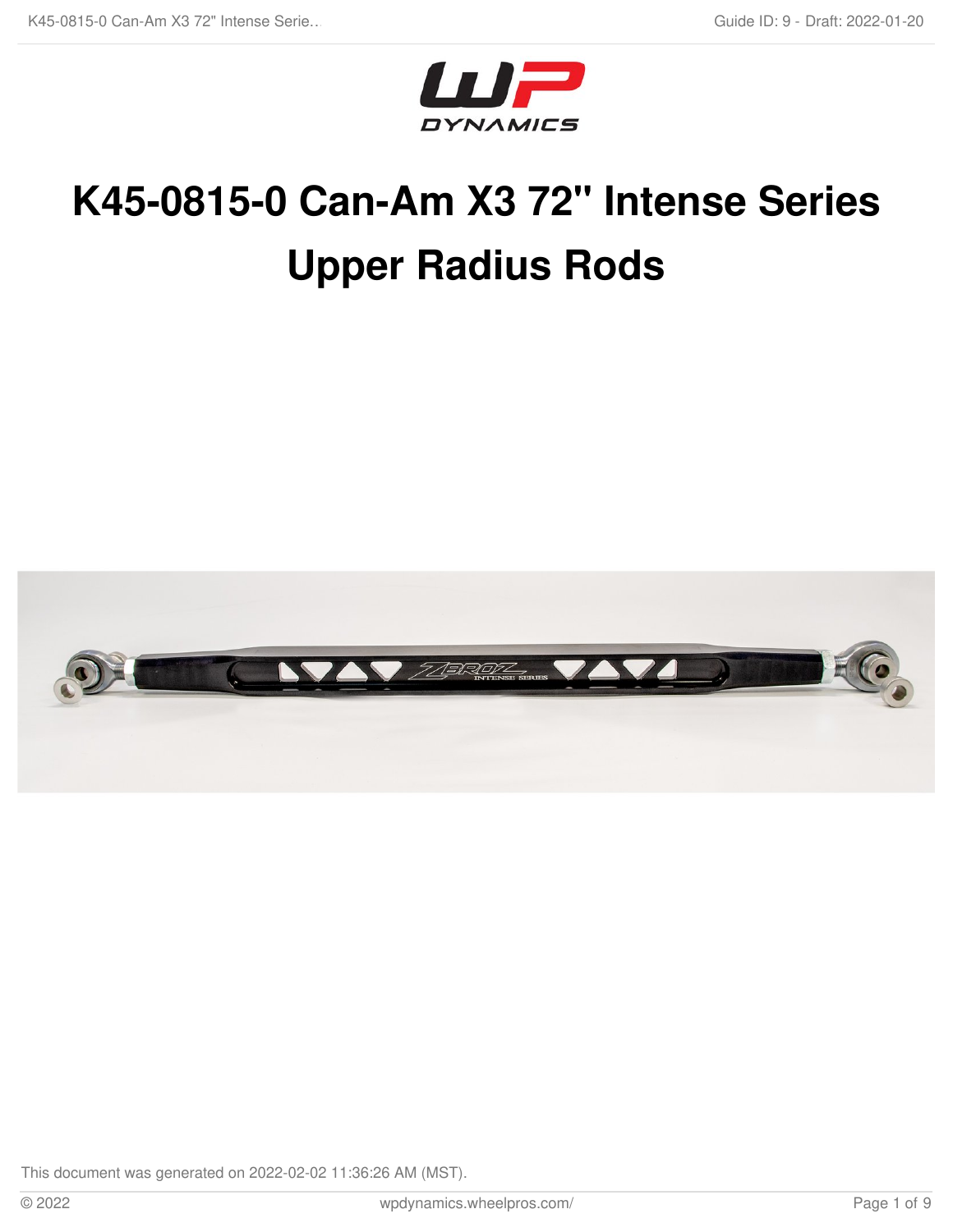# **INTRODUCTION**

# **PLEASE RETAIN THIS DOCUMENT FOR FUTURE REFERENCE**

IF your ZBROZ® product has a damaged or missing part, please contact customer service directly and a new replacement part will be sent to you immediately.

For warranty issues, please return to the place of installation and contact ReadyLIFT.

Business hours are Monday through Friday 8AM-5PM MST.

PHONE: (435) 753-7774

EMAIL: customerservice@zbrozracing.com

WEBSITE: www.zbrozracing.com

# **LIMITED LIFETIME WARRANTY**

Zbroz Racing will warranty to the original purchaser any failed Zbroz Racing suspension product in the event of failure due to construction or material failure of the product. You will be required to contact Zbroz Racing customer service with descriptions and photos that resulted in failure.

Zbroz Racing builds suspension products to meet and exceed your expectations in quality, performance and durability. All Zbroz Racing suspension products are rigorously tested during development and prototype parts are pushed to the limit by professional industry athletes, backcountry athletes and race teams. Zbroz Racing Limited Lifetime Warranty excludes the following wear parts as these parts are considered defective when worn: Ball Joints, Bushings, Bump Stops, Tie Rod Ends, Heim Joints, Shock Absorbers Product purchased directly from Zbroz Racing has a 90 day return policy on uninstalled products from the date of purchase (may be subject to restocking fee). Uninstalled product returns must be in the original Zbroz Racing packaging. Please call (435) 753-7774 to get an RGA# for any return. Customer is responsible for shipping costs back to Zbroz Racing. Returns without RGA# will be refused. Contact Zbroz Racing directly about any potentially defective parts prior to removal from vehicle.

Zbroz Racing is NOT responsible for any subsequent damages to any related vehicle parts due to misuse, abuse, improper installation, or lack of maintenance. Furthermore, Zbroz Racing reserves the right to change, modify or cancel this warranty without prior notice.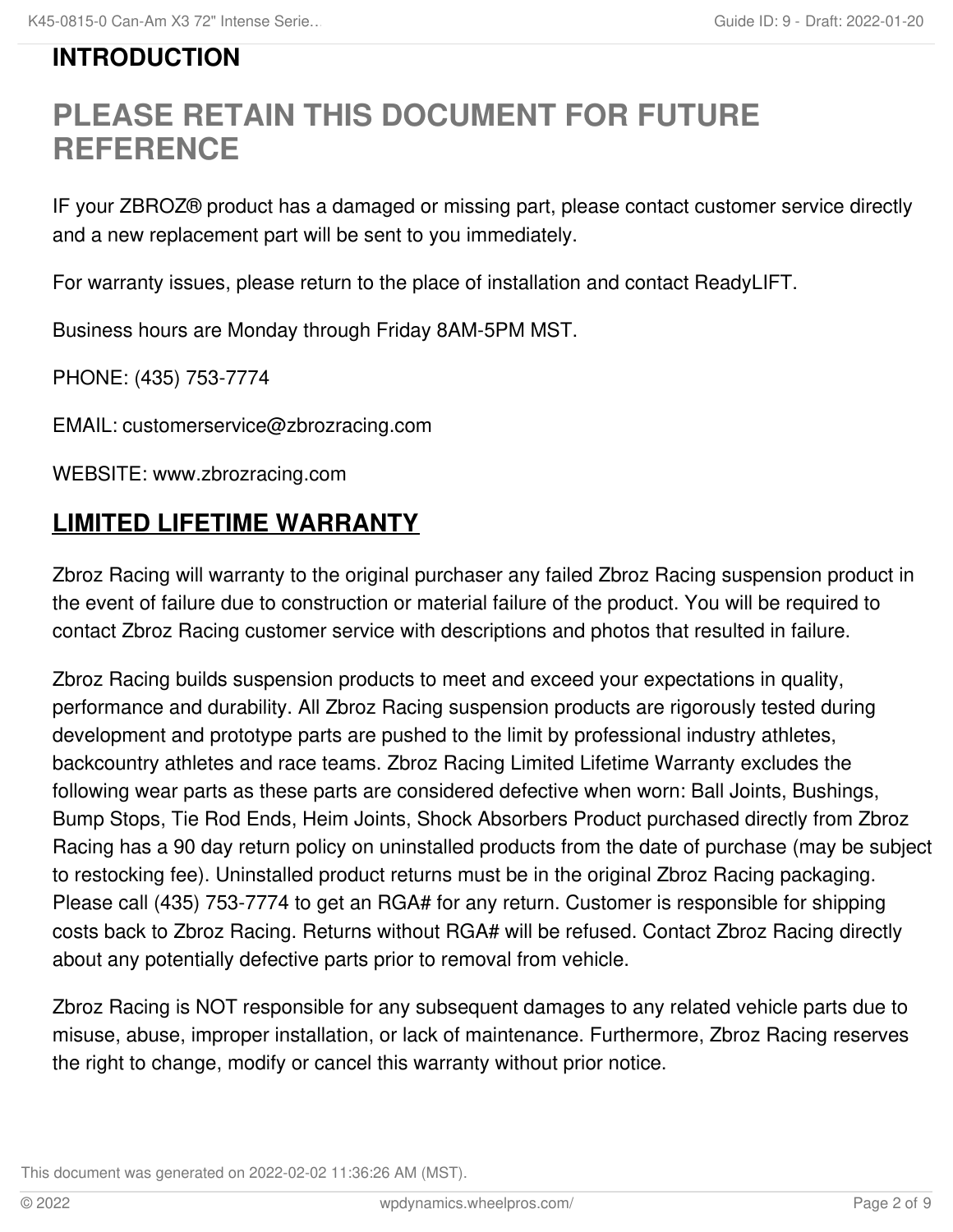## **FOLLOW INSTRUCTIONS TO ENSURE PROPER INSTALLATION**

### *READ INSTRUCTIONS THOROUGHLY AND COMPLETELY BEFORE BEGINNING INSTALLATION. INSTALLATION BY A CERTIFIED PROFESSIONAL MECHANIC IS HIGHLY RECOMMENDED. READYLIFT IS NOT RESPONSIBLE FOR ANY DAMAGE OR FAILURE RESULTING FROM IMPROPER INSTALLATION.*

| <b>TOOLS:</b>              | <b>PARTS:</b>                                      |
|----------------------------|----------------------------------------------------|
| • Floor Jack (1)           | UPPER RIGHT RADIUS ROD (1)                         |
| <b>18mm Socket (1)</b>     | UPPER LEFT RADIUS ROD (1)                          |
| • 18mm Open End Wrench (1) | $\bullet$ 5/8 HEIM JOINT 3/4-16 (2)                |
|                            | • JAM NUT, 3/4-16, RH (2)                          |
|                            | • 5/8" HEIM JOINT, LH, XTRA<br><b>STRENGTH (2)</b> |
|                            | $\bullet$ 5/8" - 18 JAM NUTS, LH (2)               |
|                            | <b>EYELET REDUCER SS-10 X 12MM</b><br>.195(4)      |
|                            | EYELET REDUCER SS -10 X 12MM<br>.682(4)            |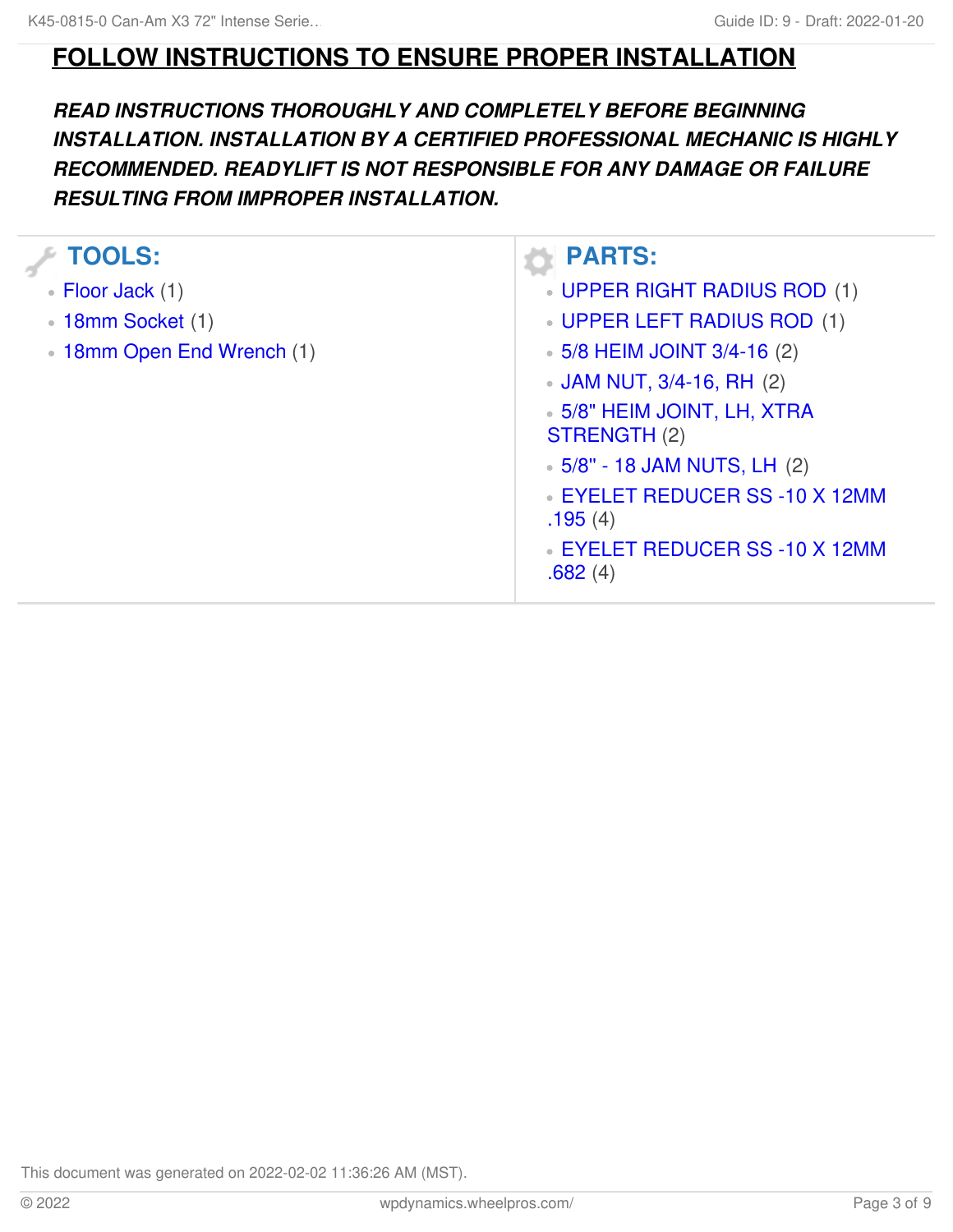### **Step 1 — Safety Warning**

# AWARNING

### **MISUSE OF THIS PRODUCT COULD LEAD TO INJURY OR DEATH.** You should never operate your vehicle under the influence of alcohol or drugs. All raised vehicles have increased risk including blind spots; damage, injury and/or death can occur if these instructions are not followed.  $\bullet$

- Suspension systems or components that enhance the on and off-road performance of your vehicle may cause it to handle differently than it did from the factory. Extreme care must be used to prevent loss of control or vehicle rollover during abrupt maneuvers.  $\bullet$
- Always operate your vehicle at reduced speeds to ensure your ability to control your vehicle under all driving conditions. Failure to drive safely may result in serious injury or death to driver and passengers. You should never operate your vehicle under the influence of alcohol or drugs.  $\bullet$
- **•** Driver and passengers must ALWAYS wear your seat belts, avoid quick sharp turns and other sudden maneuvers. ZBROZ does not recommend the combined use of suspension lifts, body lifts, or other lifting devices.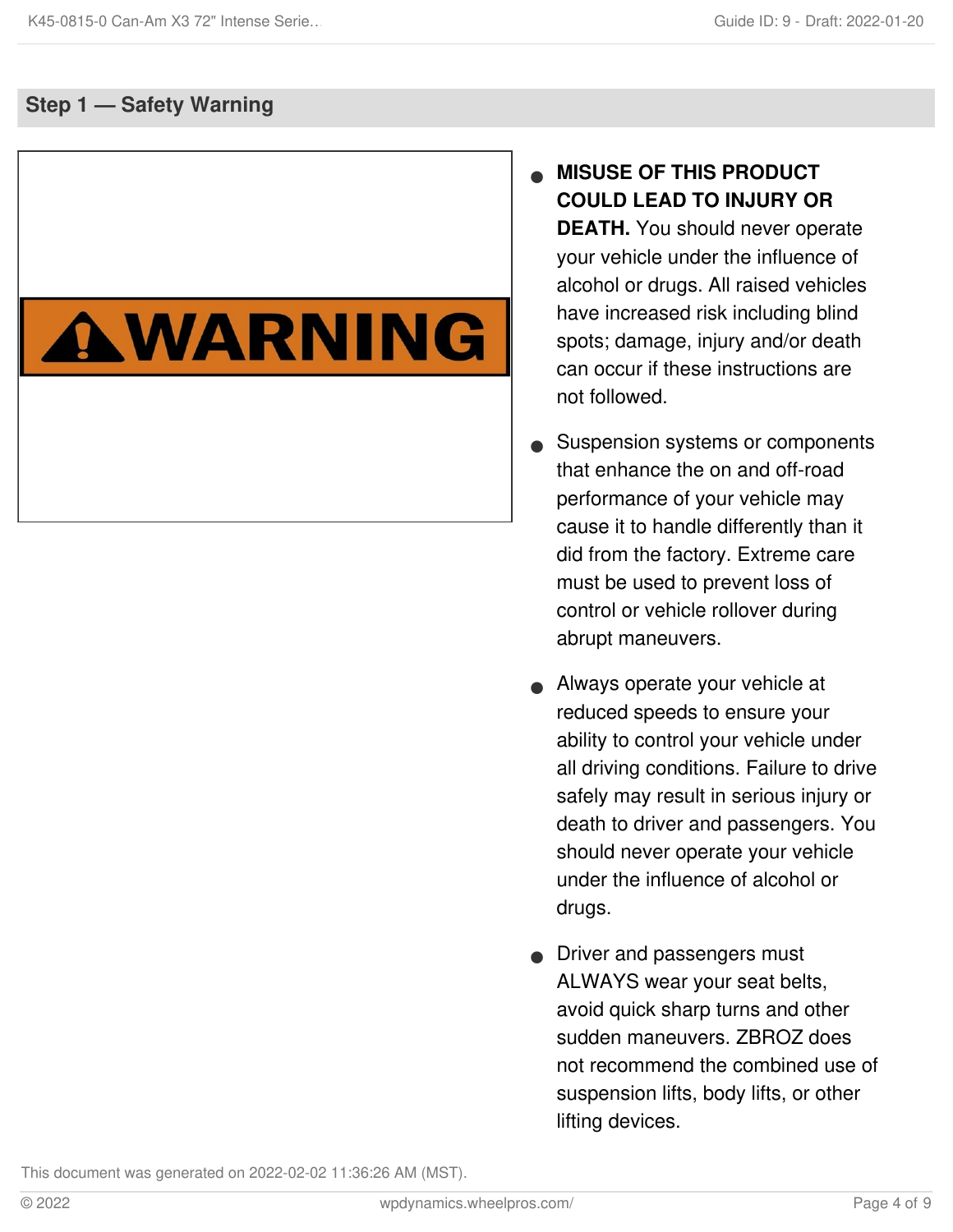- Constant maintenance is required to keep your vehicle safe. Thoroughly inspect your vehicle before and after every off-road use.  $\bullet$
- $\bullet$  It is the responsibility of the retailer and/or the installer to review all state and local laws, with the end user of this product, related to bumper height laws and the lifting of their vehicle before the purchase and installation of any ReadyLIFT products.
- $\bullet$  It is the responsibility of the driver to check their surrounding area for obstructions, people, and animals before moving the vehicle.
- All raised vehicles have increased blind spots; damage, injury and/or death can occur if these instructions are not followed.

### **Step 2 — Installation Warning**



- All steps and procedures described in these instructions were performed while the vehicle was properly supported on a two post vehicle lift with safety jacks.
- Use caution during all disassembly and assembly steps to insure suspension components are not over extended causing damage to any vehicle components and parts included in this kit.  $\bullet$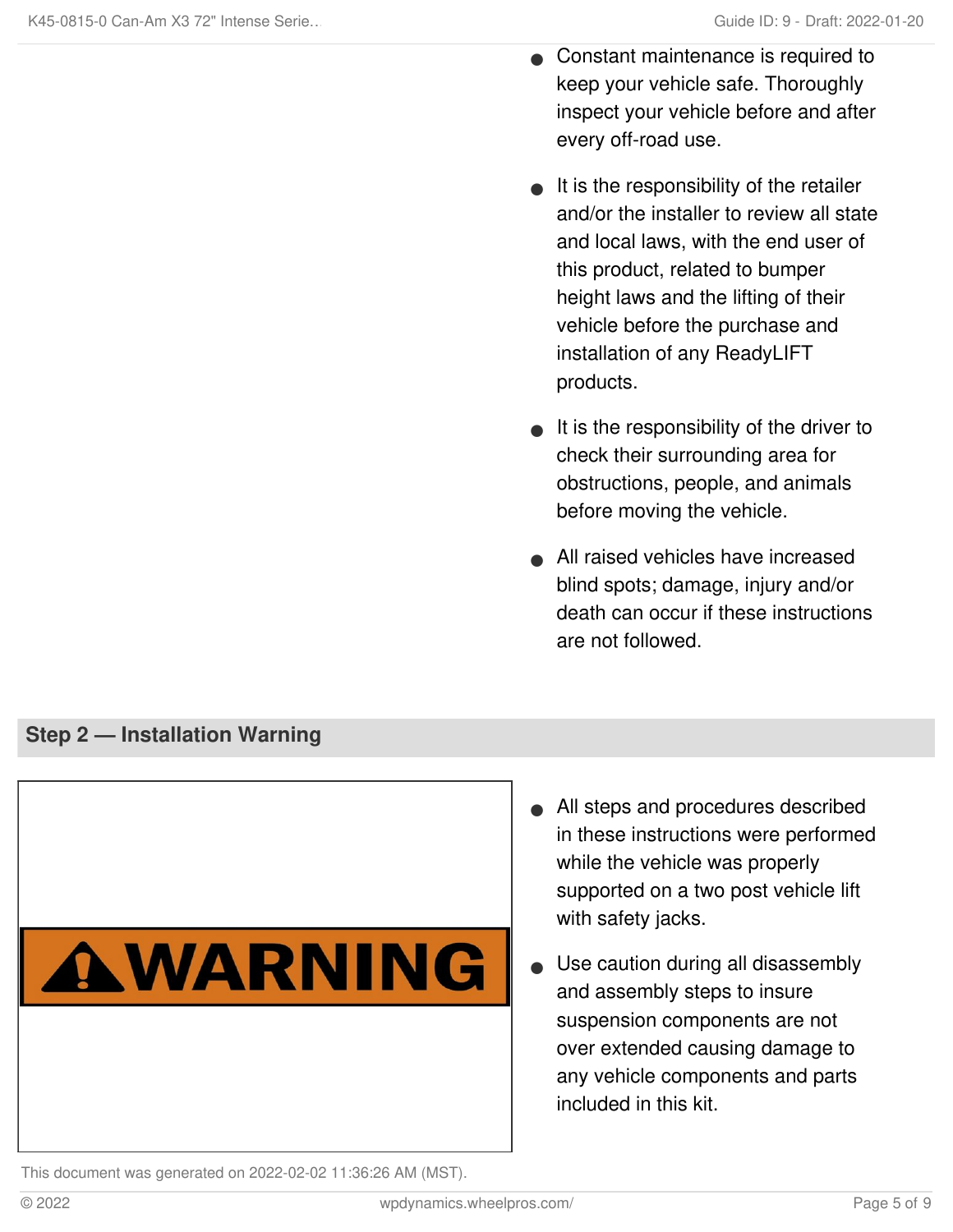- Included instructions are guidelines only for recommended procedures and are not meant to be definitive. Installer is responsible to insure a safe and controllable vehicle after performing modifications.  $\bullet$
- **ZBROZ recommends the use of an** OE Service Manual for model/year of vehicle when disassembly and assembly of factory and related components.
- Unless otherwise specified, tighten all bolts and fasteners to standard torque specifications listed within the OE Service Manual.
- Suspension components that use rubber or urethane bushings should be tightened with the vehicle at normal ride height. This will prevent premature wear or failure of the bushing and maintain ride comfort.
- Larger tire and wheel combinations may increase leverage on suspension, steering, and related components.  $\bullet$
- Due to payload options and initial ride height variances, the amount of lift is a base figure. Final ride height dimensions may vary in accordance to original vehicle ride height. Always measure the vehicle ride height prior to beginning installation.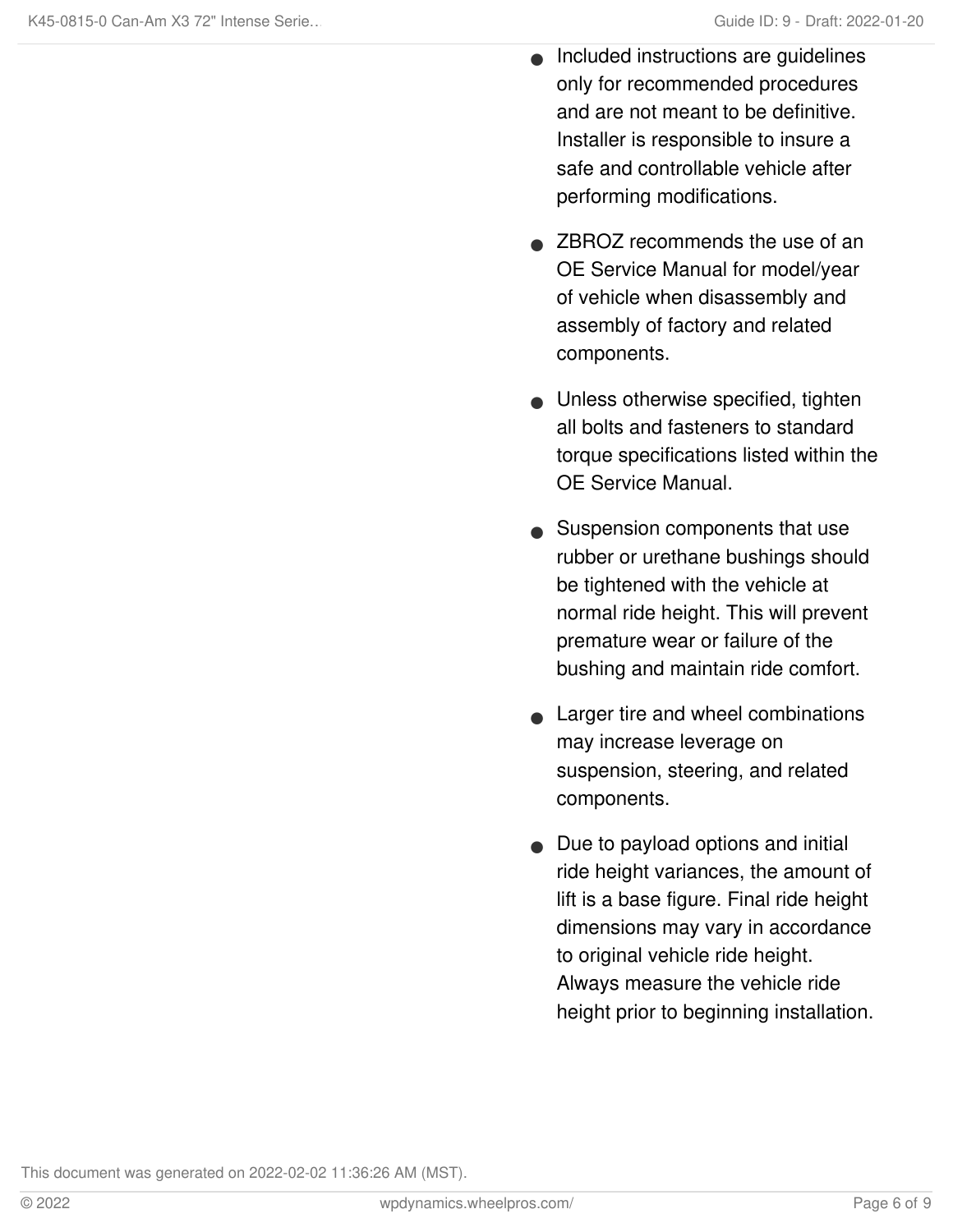### **Step 3 — Stock Radius Rod Removal**



- Start by making sure you are parked on a flat surface. With your floor jack or lift, raise your Can- Am X3 off of the ground and remove the rear wheels and tires.
- (IMAGE 1) Begin removing the Gusset Plate nuts by using a 18mm socket.
	- **NOTE**: All 6 nuts need to be removed. Do not separate the gusset plate yet. This will be done after removing all the upper Radius Rod bolts.
- (Image 2) Next, remove the Upper Radius Rod bolts on the trailing arms/hubs. Perform this step on both sides.  $\bullet$
- (IMAGE 3) Carefully slide the Gusset Plate completely off of the 6 bolts.
- Pull the Upper Radius Rod center connection off the Gusset bolt first. Next, carefully remove the Upper Rod from the hub assembly.  $\bullet$
- Repeat the above steps on the other side.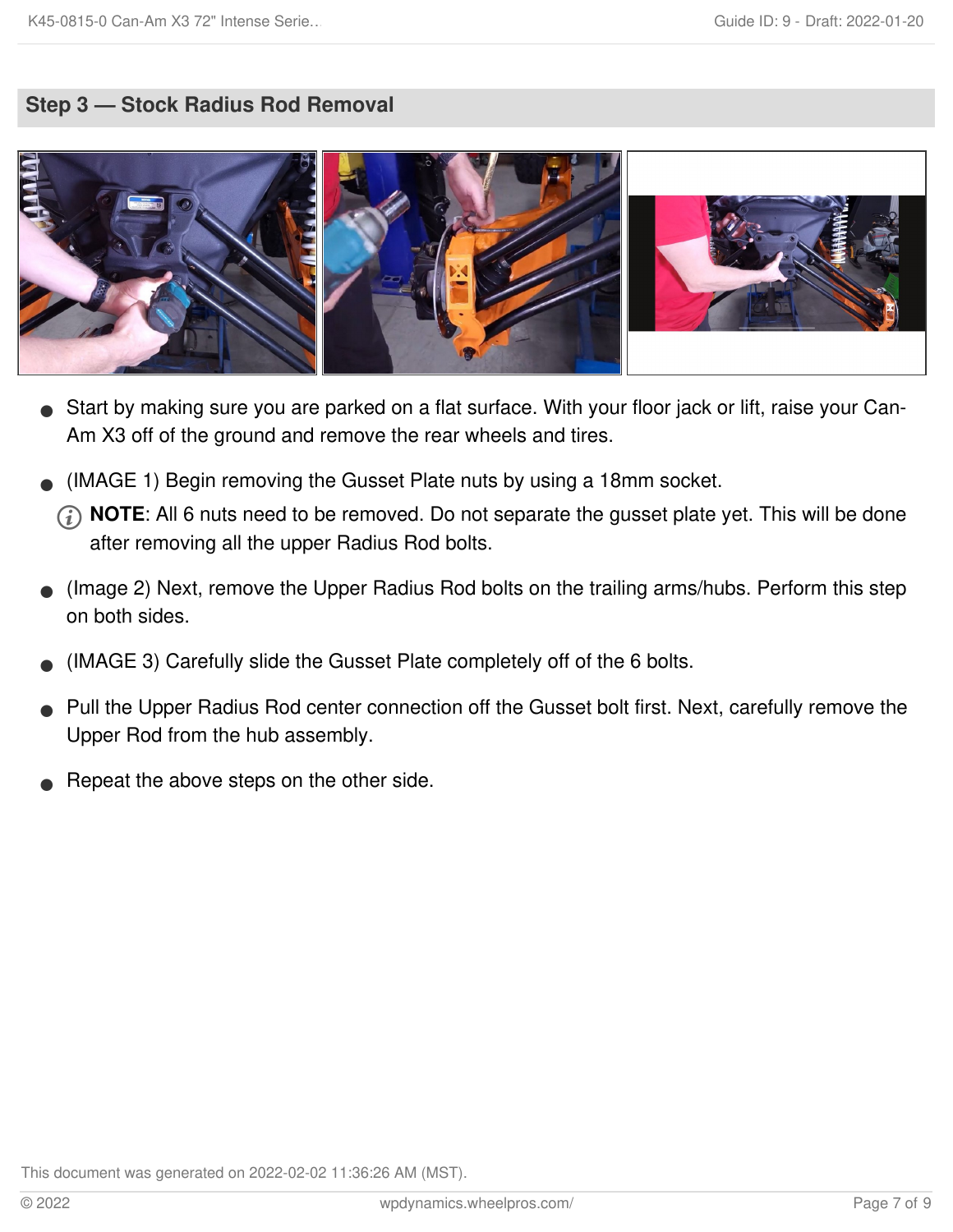### **Step 4 — ZBROZ Upper Radius Rod Installation**



- (IMAGE 1 & 2) On the new ZBROZ Upper Radius Rod be sure the ZBROZ logo is facing outward and can be read. Next install the EYELET REDUCER SS -10 X 12MM .682 (THICK) so that it is towards the front of the Can-Am X3. Install the EYELET REDUCER SS -10 X 12MM .195 (THIN) so that it is towards the rear of the Can-Am X3.
	- **NOTE:** The eyelet reducers will be in the same location on the gusset side and the hub side. (SEE IMAGE 1 & 2)
- (IMAGE 1) Begin by installing the radius rod into the hub side first making sure your eyelet reducers as well as the radius rod itself are oriented correctly. Now line up the bolt holes and insert the bolt to hold it in place.  $\bullet$

**(i) NOTE:** Some maneuvering may be required to line up the holes.

- (IMAGE 2) At this point you will now slide the opposite end of the Radius Rod onto the gusset bolt.
	- **NOTE:** Some maneuvering of the hub may be required to properly line up the hole with the gusset bolt.
- Repeat this step on the other side.